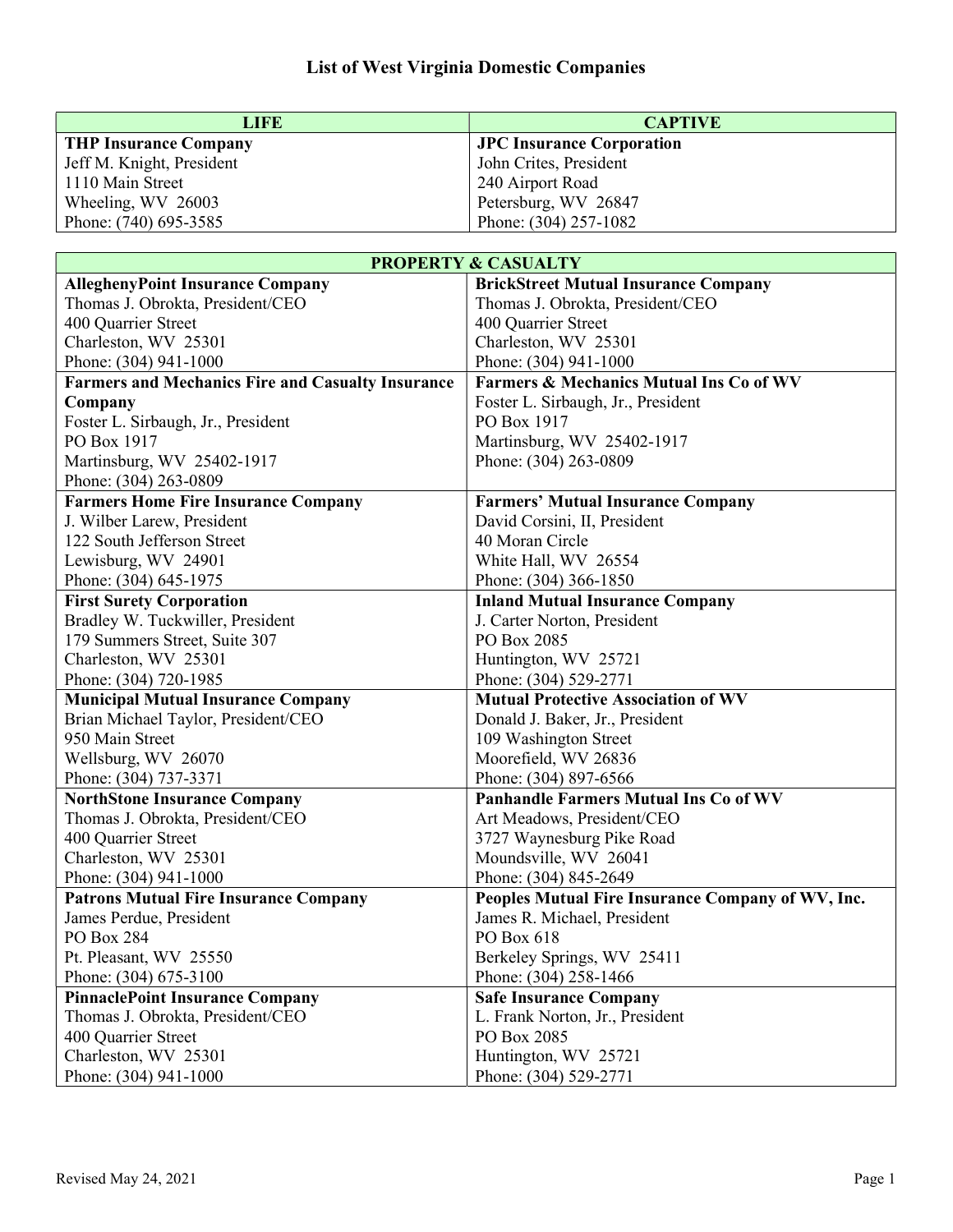| <b>PROPERTY CONTINUED</b>                                 |                                               |
|-----------------------------------------------------------|-----------------------------------------------|
| <b>SummitPoint Insurance Company</b>                      | W. Va. Insurance Company                      |
| Thomas J. Obrokta, President/CEO                          | Edward Cokeley, President                     |
| 400 Quarrier Street                                       | Route 16 North                                |
| Charleston, WV 25301                                      | Harrisville, WV 26362                         |
| Phone: (304) 941-1000                                     | Phone: (304) 643-2772                         |
| <b>West Virginia Farmers Mutual Insurance Association</b> | <b>West Virginia Mutual Insurance Company</b> |
| William West Montgomery, President                        | Richard A. Wallace, President                 |
| 332 Wilson Street                                         | 500 Virginia Street, E., Suite 1200           |
| Clarksburg, WV 26301                                      | Charleston, WV 25301                          |
| Phone: (304) 586-5181                                     | Phone: (304) 343-3000                         |
|                                                           |                                               |
| <b>West Virginia National Auto Insurance Company</b>      |                                               |
| James Walter Buchanan Jr., President                      |                                               |
| 330 Scott Avenue, Suite 2                                 |                                               |
| Morgantown, WV 26508                                      |                                               |
| Phone: (304) 296-0507                                     |                                               |

| <b>HEALTH ENTITIES</b>                             |                                        |
|----------------------------------------------------|----------------------------------------|
| <b>Coventry Health Care of West Virginia, Inc.</b> | CareSource West Virginia Co.           |
| Todd R. White, President/CEO                       | Erhardt Preitauer, President/CEO       |
| 500 Virginia Street East, Suite 400                | 230 North Main Street                  |
| Charleston, WV 25301                               | Dayton, OH 45402                       |
| Phone: (804) 747-3700                              | Phone: (937) 531-2045                  |
| <b>Delta Dental of West Virginia</b>               | The Health Plan of West Virginia, Inc. |
| Michael J. Casto, CEO                              | Jeff M. Knight, President              |
| One Delta Drive                                    | 1110 Main Street                       |
| Mechanicsburg, PA 17055                            | Wheeling, WV 26003                     |
| Phone: (717) 766-8500                              | Phone: (740) 695-3585                  |
| <b>Highmark Senior Solutions Company</b>           | Highmark West Virginia, Inc.           |
| James L. Fawcett, Jr., President                   | James L. Fawcett, Jr., President       |
| 614 Market Street                                  | 614 Market Street                      |
| Parkersburg, WV 26102                              | Parkersburg, WV 26102                  |
| Phone: (304) 424-7700                              | Phone: (304) 424-7700                  |
| <b>UNICARE Health Plan of West Virginia, Inc.</b>  | West Virginia Family Health Plan, Inc. |
| Kristen L. Metzger, Executive Director             | Jacques J. Knez, President             |
| 200 Association Drive, Suite 200                   | 614 Market Street                      |
| Charleston, WV 25311                               | Parkersburg, WV 26101                  |
| Phone: (877) 864-2273                              | Phone: (304) 424-9858                  |
| West Virginia Senior Advantage, Inc.               |                                        |
| Lawrence A. Pack, President                        |                                        |
| 700 Chappell Road                                  |                                        |
| Charleston, WV 25304                               |                                        |
| Phone: (615) 308-7191                              |                                        |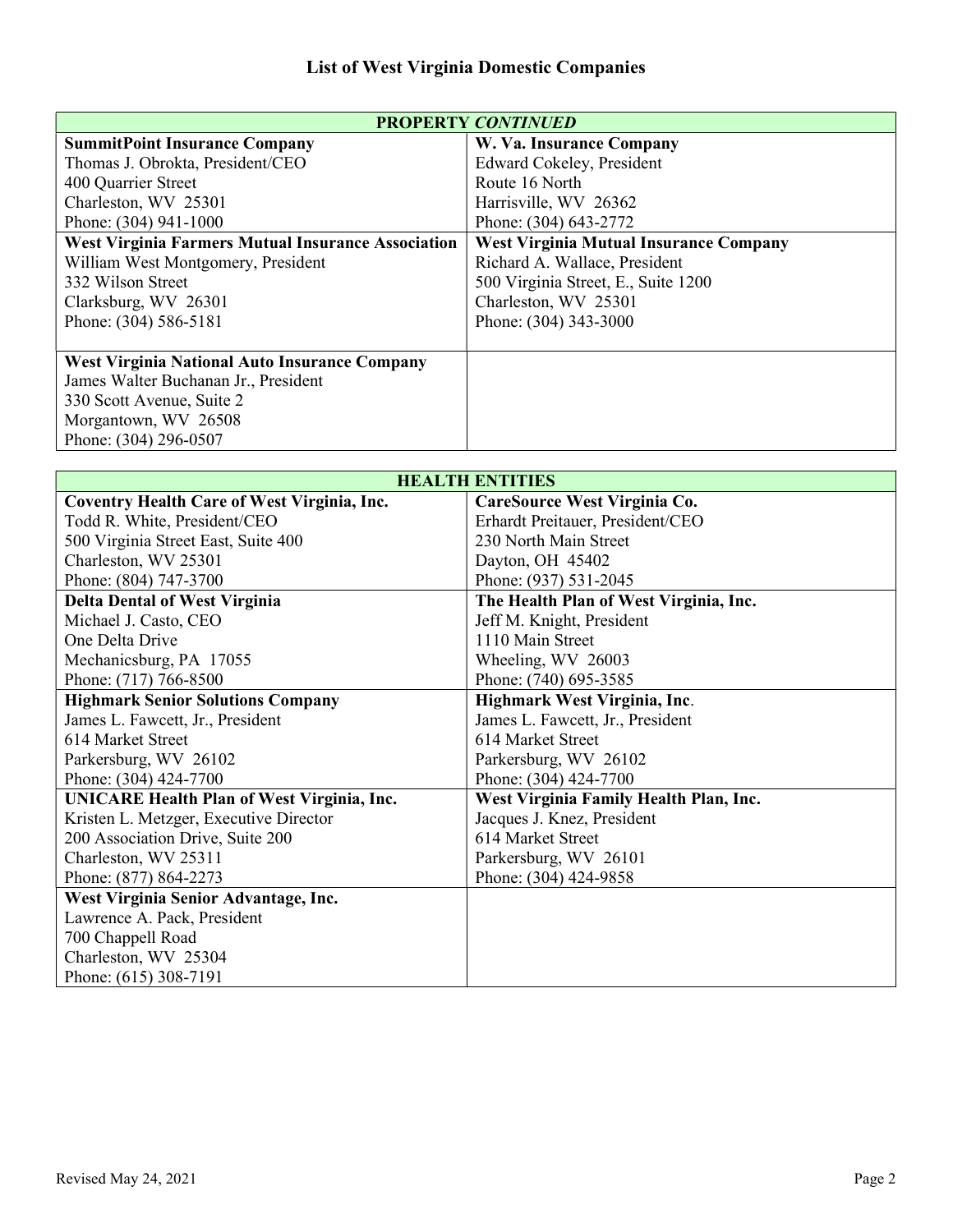| <b>JOINT UNDERWRITER</b>                          |  |
|---------------------------------------------------|--|
| <b>West Virginia Essential Property Insurance</b> |  |
| <b>Association – Fair Plan</b>                    |  |
| 530 Walnut Street, Suite 1650                     |  |
| Philadelphia, PA 19106-3605                       |  |
| Phone: (800) 462-4972                             |  |
|                                                   |  |

| <b>PURCHASING GROUP</b>                   |                                            |
|-------------------------------------------|--------------------------------------------|
| <b>Independent Insurance Agents of WV</b> | <b>Medical Staff Insurance Group, Inc.</b> |
| PO Box 1226                               | 340 MacCorkle Avenue SE, Suite 208         |
| Charleston, WV 25324-1226                 | Charleston, WV 25314                       |
| Phone: (304) 342-2440                     | Phone: (304) 340-3800                      |

| <b>THIRD PARTY ADMINISTRATOR</b>            |                                                |
|---------------------------------------------|------------------------------------------------|
| <b>American Benefit Corporation</b>         | <b>Benefit Assistance Corporation</b>          |
| 3150 US Route 60                            | PO Box 950                                     |
| Ona, WV 25545                               | Hurricane, WV 25526                            |
| Phone: (304) 525-0331                       | Phone: (304) 562-1913                          |
| <b>Brickstreet Mutual Insurance Company</b> | <b>THP Insurance Company</b>                   |
| PO Box 3922                                 | 1110 Main Street                               |
| Charleston, WV 25339                        | Wheeling, WV 26003                             |
| Phone: (304) 941-1000                       | Phone: (740) 695-7657                          |
| <b>Wesbanco Insurance Services, Inc.</b>    | <b>West Virginia Employee Benefit Services</b> |
| 1350 Earl Core Road                         | PO Box 8571                                    |
| Morgantown, WV 26505                        | South Charleston, WV 25309                     |
| Phone: (304) 284-2424                       | Phone: (304) 744-7723                          |

| <b>CHARITABLE GIFT ANNUITY</b>                       |                                                          |
|------------------------------------------------------|----------------------------------------------------------|
| <b>Alderson-Broaddus Endowment Corporation</b>       | <b>Burlington United Methodist Family Services, Inc.</b> |
| PO Box 2004                                          | PO Box 69                                                |
| Philippi, WV 26416                                   | Burlington, WV 26710                                     |
| Phone: (304) 457-6203                                | Phone: (304) 289-6010                                    |
| <b>CAMC Foundation, Inc.</b>                         | <b>City Hospital Foundation</b>                          |
| 3412 Staunton Avenue SE                              | PO Box 2119                                              |
| Charleston, WV 25304                                 | Martinsburg, WV 25402                                    |
| Phone: (304) 388-9860                                | Phone: (304) 264-1223                                    |
| <b>Clay Center for the Arts and Sciences of WV</b>   | <b>Episcopal Diocese of WV</b>                           |
| One Clay Square                                      | PO Box 5400                                              |
| Charleston, WV 25301                                 | Charleston, WV 25301                                     |
| Phone: (304) 561-3523                                | Phone: (304) 344-3597                                    |
| <b>Fairmont State Foundation, Inc.</b>               | <b>Foundation of Mon General Hospital (The)</b>          |
| 1203 Headley Court                                   | 1200 F. D. Anderson Drive                                |
| Fairmont, WV 26554                                   | Morgantown, WV 26505                                     |
| Phone: (304) 367-4788                                | Phone: (304) 598-1208                                    |
| <b>Greenbrier Community College Foundation, Inc.</b> | Kanawha Hospice Care, Inc.                               |
| PO Box 1360                                          | 1606 Kanawha Boulevard West                              |
| Lewisburg, WV 24901                                  | Charleston, WV 25312                                     |
| Phone: (304) 645-1325                                | Phone: (304) 768-8523                                    |